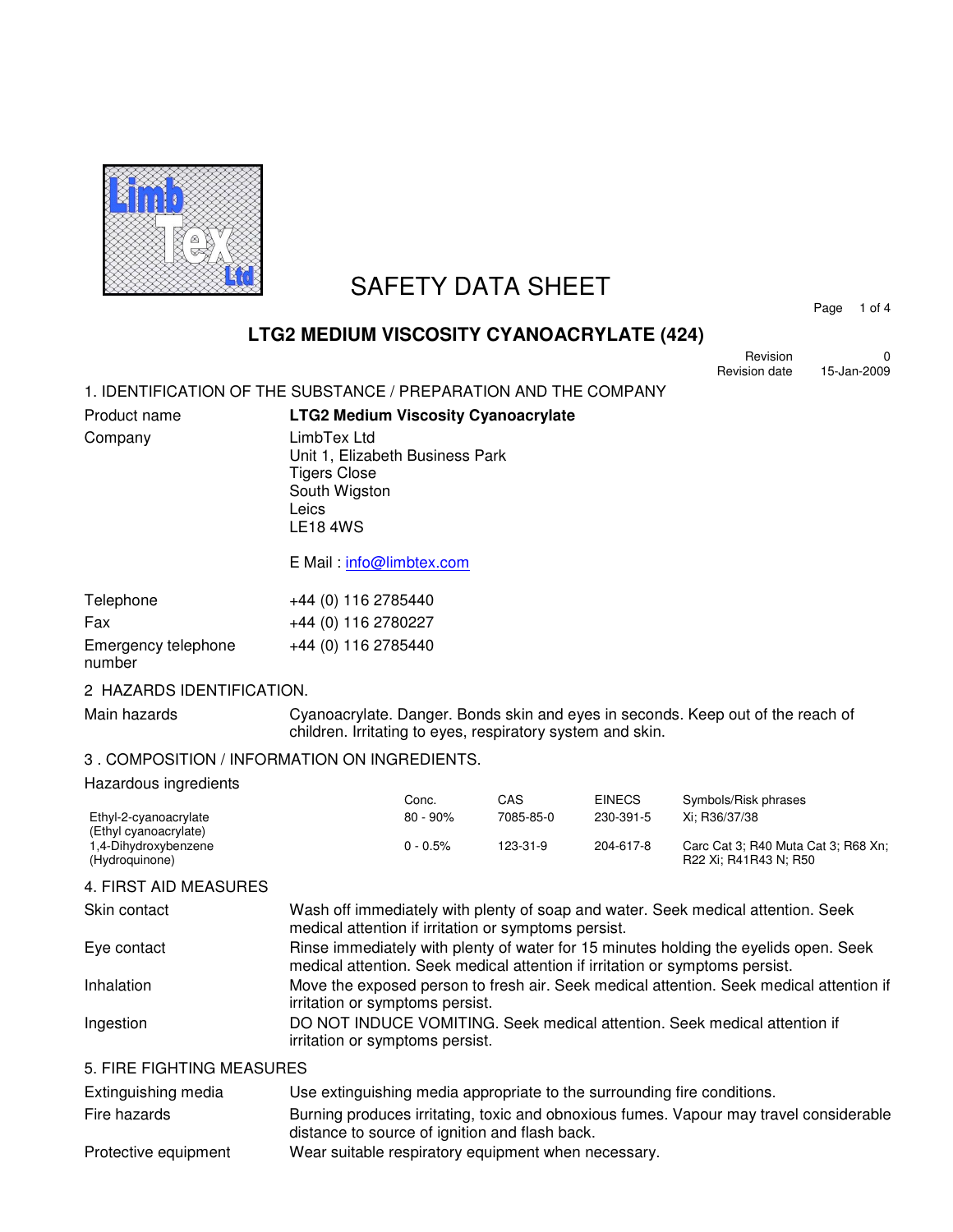# **LTG2 MEDIUM VISCOSITY CYANOACRYLATE (424)**

| Revision      |             |
|---------------|-------------|
| Revision date | 15-Jan-2009 |

#### 6. ACCIDENTAL RELEASE MEASURES

| Personal precautions      | Ensure adequate ventilation of the working area. Evacuate personnel to a safe area.<br>Keep personnel away from spill. |
|---------------------------|------------------------------------------------------------------------------------------------------------------------|
| Environmental precautions | Do not allow product to enter drains. Do not flush into surface water. Prevent further<br>spillage if safe.            |
| Clean up methods          | Absorb with inert, absorbent material. Sweep up. Transfer to suitable, labelled<br>containers for disposal.            |

# 7. HANDLING AND STORAGE

Handling **Adopt best Manual Handling considerations when handling, carrying and dispensing.** Avoid contact with eyes and skin. Ensure adequate ventilation of the working area. Do not breathe gas/fumes/vapour/spray. Do not eat, drink or smoke in areas where this product is used or stored. Do not empty into drains. Open container carefully. Storage Keep container tightly closed and in a well-ventilated place. Keep in a cool, dry, well ventilated area. Store in correctly labelled containers. Avoid contact with: oxidising agents. Avoid contact with: direct sunlight.

## 8. EXPOSURE CONTROLS / PERSONAL PROTECTION

#### Exposure limits

| Ethyl-2-cyanoacrylate<br>(Ethyl cyanoacrylate) | WEL 8-hr limit ppm: -<br>WEL 15 min limit ppm: 0.3                                                                                                                                                                                                                                                        | WEL 8-hr limit mg/m3: -<br>WEL 15 min limit mg/m3: 1.5 |
|------------------------------------------------|-----------------------------------------------------------------------------------------------------------------------------------------------------------------------------------------------------------------------------------------------------------------------------------------------------------|--------------------------------------------------------|
| 1,4-Dihydroxybenzene<br>(Hydroquinone)         | WEL 8-hr limit ppm: -<br>WEL 15 min limit ppm: -                                                                                                                                                                                                                                                          | WEL 8-hr limit mg/m3: 0.5<br>WEL 15 min limit mg/m3: - |
| <b>Engineering measures</b>                    | Ensure adequate ventilation of the working area.                                                                                                                                                                                                                                                          |                                                        |
| Occupational exposure<br>controls              | Keep away from food, drink and animal foodstuffs.                                                                                                                                                                                                                                                         |                                                        |
| Respiratory protection                         | Do not breathe gas/fumes/vapour/spray. In case of hypersensitivity of the respiratory<br>tract (e.g. asthmatics and those who suffer from chronic bronchitis) it is unadvisable to<br>work with the product. Wear suitable protective equipment. Suitable half mask<br>respirator with filter P2 (EN 143) |                                                        |
| Hand protection                                | Butyl rubber gloves. Wash hands after handling the product.                                                                                                                                                                                                                                               |                                                        |
| Eye protection                                 | Avoid contact with eyes. In case of splashing, wear: Safety glasses.                                                                                                                                                                                                                                      |                                                        |
| Protective equipment                           | Adopt best Manual Handling considerations when handling, carrying and dispensing.<br>Wear suitable protective equipment. Protect clothing from contact with the product.                                                                                                                                  |                                                        |

#### 9. PHYSICAL AND CHEMICAL PROPERTIES

| Description   | Liquid.                        |
|---------------|--------------------------------|
| Colour        | Clear.                         |
| Odour         | Characteristic.                |
| Boiling point | >150℃                          |
| Flash point   | $>85^{\circ}$ C                |
| Viscosity     | Cone & Plate - 100 - 200 mPa.s |

## 10. STABILITY AND REACTIVITY

| Stability               | Stable under normal conditions.                                                 |
|-------------------------|---------------------------------------------------------------------------------|
| Conditions to avoid     | Direct sunlight. Heat. Moisture. Alkalis.                                       |
| Materials to avoid      | Reacts violently with water. Strong bases. Amines. Oxidising agents.            |
| Hazardous decomposition | Burning produces irritating, toxic and obnoxious fumes. Hazardous decomposition |
| products                | products Carbon oxides. Nitrogen oxides.                                        |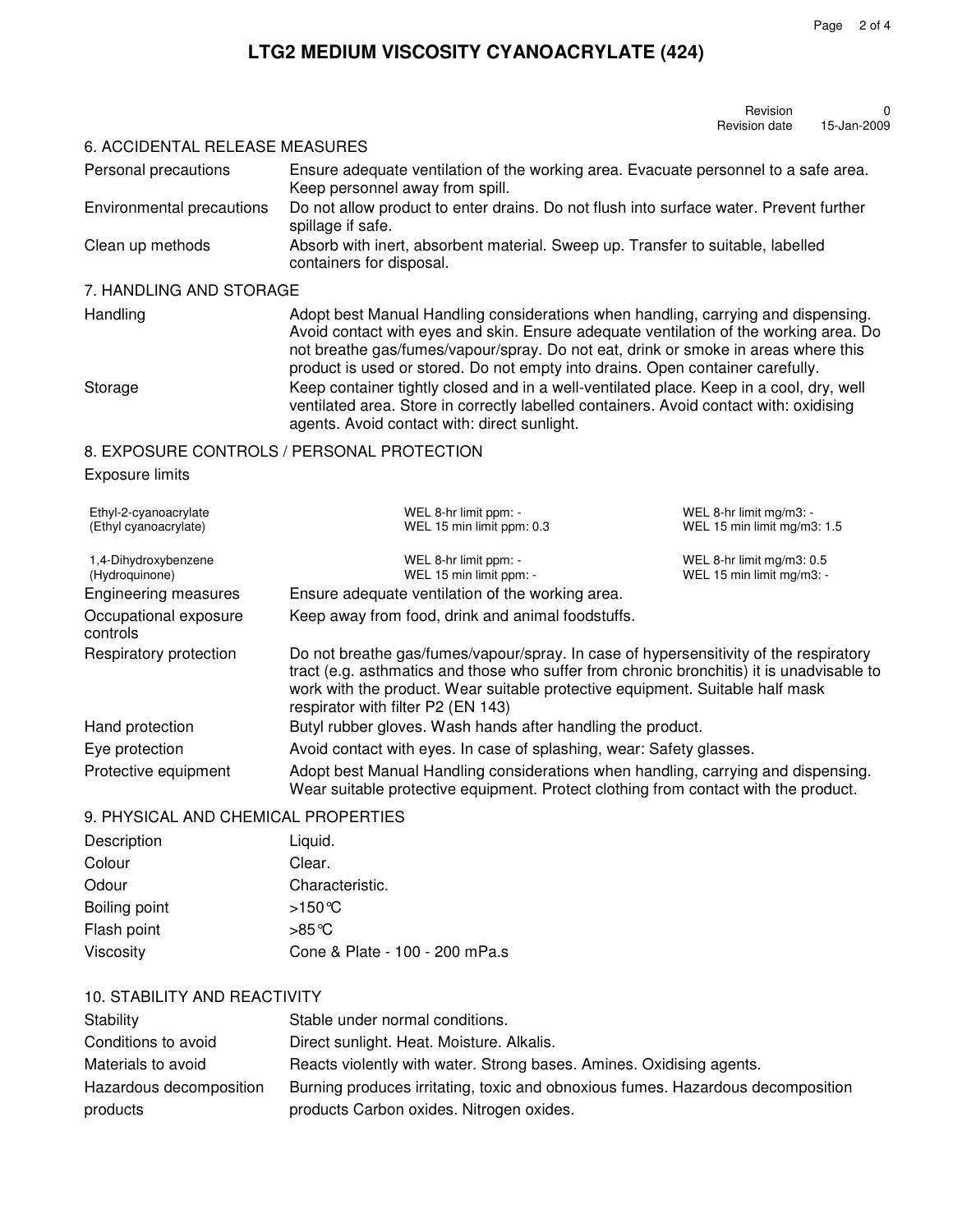Page 3 of 4

# **LTG2 MEDIUM VISCOSITY CYANOACRYLATE (424)**

Revision 0<br>Revision date 15-Jan-2009 Revision date

# 11. TOXICOLOGICAL INFORMATION

| Acute toxicity                    | May cause allergic reactions in susceptible people. May cause irritation to skin, eyes<br>and mucous membranes.                                                                                          |
|-----------------------------------|----------------------------------------------------------------------------------------------------------------------------------------------------------------------------------------------------------|
| Corrosivity                       | Exposure above the recommended occupational exposure limit (OEL) may cause<br>adverse health effects. Inhalation may cause coughing, tightness of the chest and<br>irritation of the respiratory system. |
| Sensitization                     | May cause sensitisation by inhalation and skin contact.                                                                                                                                                  |
| Repeated or prolonged<br>exposure | May cause allergic reactions in susceptible people.                                                                                                                                                      |
| Mutagenic effects                 | No mutagenic effects reported.                                                                                                                                                                           |
| Carcinogenic effects              | No carcinogenic effects reported.                                                                                                                                                                        |
| Reproductive toxicity             | No teratogenic effects reported.                                                                                                                                                                         |

# 12. ECOLOGICAL INFORMATION

| Ecotoxicity            | No data is available on this product. |
|------------------------|---------------------------------------|
| Mobility               | No data is available on this product. |
| Degradability          | More than 90% biodegradable.          |
| <b>Bioaccumulation</b> | No data is available on this product. |

# 13. DISPOSAL CONSIDERATIONS

| General information   | Dispose of in compliance with all local and national regulations. Do not allow product to<br>enter drains. Do not empty into drains.                                                                                                                                   |
|-----------------------|------------------------------------------------------------------------------------------------------------------------------------------------------------------------------------------------------------------------------------------------------------------------|
| Disposal methods      | Dispose of in compliance with all local and national regulations.                                                                                                                                                                                                      |
| Disposal of packaging | Empty containers can be sent to landfill after cleaning, if in compliance with local and<br>national regulations. Once the product residues adhering to the walls of the containers<br>have been rendered harmless, the product and hazard labels must be invalidated. |

# 14. TRANSPORT INFORMATION

#### ADR/RID

| <b>UN 3334</b>                     | Packing group -                                           |  |
|------------------------------------|-----------------------------------------------------------|--|
| Class 9                            | Hazard ID -                                               |  |
| Proper Shipping AVIATION REGULATED |                                                           |  |
| Name LIQUID, N.O.S                 |                                                           |  |
| <b>IMDG</b>                        |                                                           |  |
| <b>UN 3334</b>                     | Packing group -                                           |  |
| Class 9                            | Marine pollutant NO                                       |  |
| EmS Code -                         |                                                           |  |
| <b>IATA</b>                        |                                                           |  |
| <b>UN 3334</b>                     | Packing group -                                           |  |
| Class 9                            | Subsidiary risk -                                         |  |
| Packing Instruction 906            | Maximum quantity 220 L                                    |  |
| (Cargo)                            |                                                           |  |
| Packing Instruction 906            | Maximum quantity 100 L                                    |  |
| (Passenger)                        |                                                           |  |
| Further information                | This product is not classified as dangerous for carriage. |  |